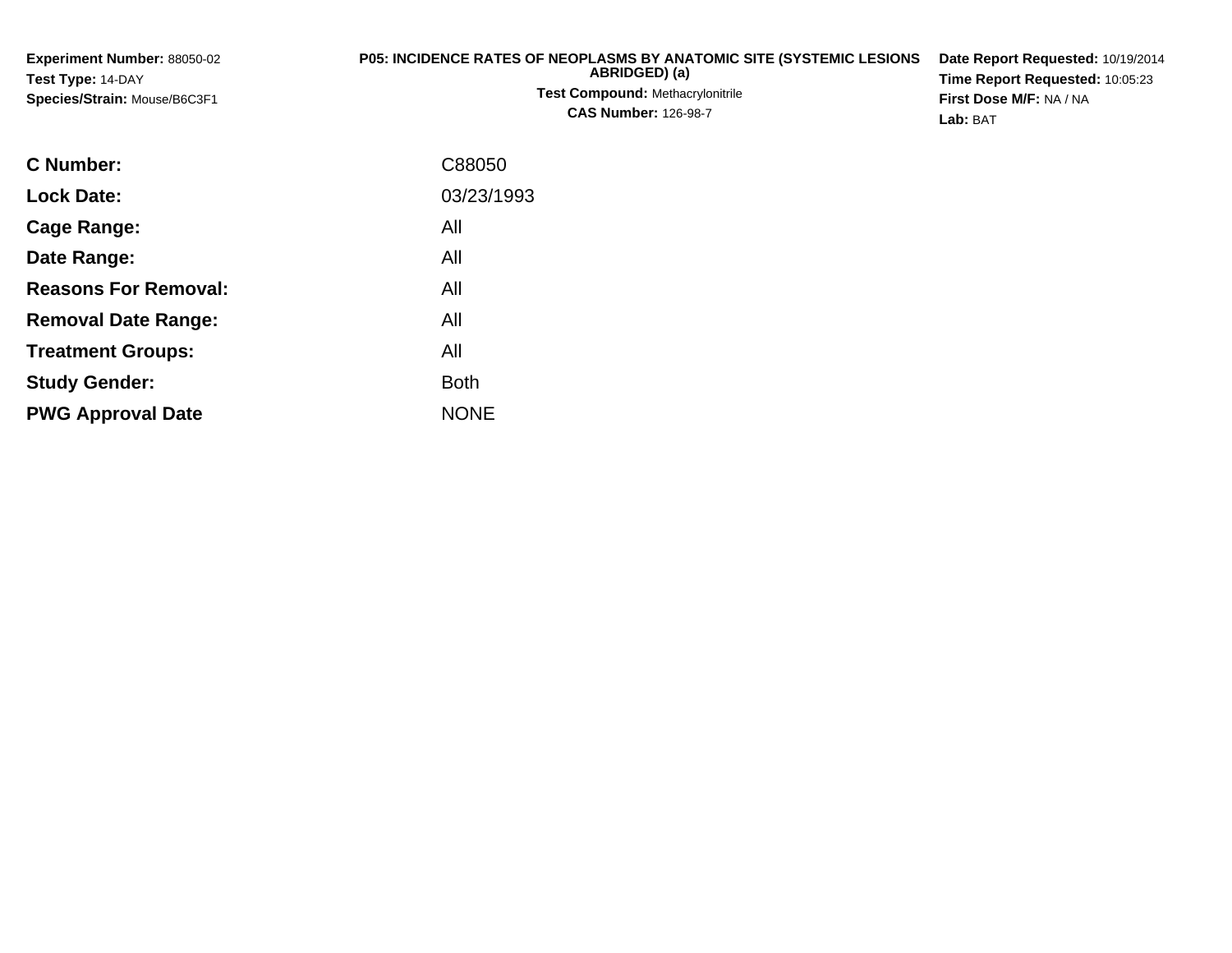| Experiment Number: 88050-02<br>Test Type: 14-DAY<br>Species/Strain: Mouse/B6C3F1         | P05: INCIDENCE RATES OF NEOPLASMS BY ANATOMIC SITE (SYSTEMIC LESIONS<br>ABRIDGED) (a)<br>Test Compound: Methacrylonitrile<br><b>CAS Number: 126-98-7</b> |                 |            |                 | Date Report Requested: 10/19/2014<br>Time Report Requested: 10:05:23<br>First Dose M/F: NA / NA<br>Lab: BAT |            |
|------------------------------------------------------------------------------------------|----------------------------------------------------------------------------------------------------------------------------------------------------------|-----------------|------------|-----------------|-------------------------------------------------------------------------------------------------------------|------------|
| <b>B6C3F1 Mouse MALE</b>                                                                 | $0$ G/L                                                                                                                                                  | 0.15 G/L        | 0.3 G/L    | 0.6 G/L         | 1.2 G/L                                                                                                     | 2.4 G/L    |
| <b>Disposition Summary</b>                                                               |                                                                                                                                                          |                 |            |                 |                                                                                                             |            |
| <b>Animals Initially In Study</b><br><b>Early Deaths</b>                                 | $5\phantom{.0}$                                                                                                                                          | $5\phantom{.0}$ | 5          | 5               | $5\phantom{.0}$                                                                                             | 5          |
| <b>Moribund Sacrifice</b><br><b>Natural Death</b>                                        |                                                                                                                                                          | $\mathbf 1$     |            |                 | 1                                                                                                           | 1          |
| <b>Survivors</b><br><b>Terminal Sacrifice</b><br><b>Animals Examined Microscopically</b> | $5\phantom{.0}$<br>5                                                                                                                                     |                 | 5          | $5\phantom{.0}$ |                                                                                                             | 4<br>5     |
| <b>ALIMENTARY SYSTEM</b>                                                                 |                                                                                                                                                          |                 |            |                 |                                                                                                             |            |
| Intestine Small, Duodenum                                                                | (5)                                                                                                                                                      | (1)             | (0)        | (0)             | (1)                                                                                                         | (5)        |
| Liver                                                                                    | (5)                                                                                                                                                      | (1)             | (0)        | (0)             | (1)                                                                                                         | (5)        |
| Stomach, Forestomach<br>Stomach, Glandular                                               | (5)<br>(5)                                                                                                                                               | (1)<br>(1)      | (0)<br>(0) | (0)<br>(0)      | (1)<br>(1)                                                                                                  | (5)<br>(5) |
| CARDIOVASCULAR SYSTEM<br>None                                                            |                                                                                                                                                          |                 |            |                 |                                                                                                             |            |
| <b>ENDOCRINE SYSTEM</b>                                                                  |                                                                                                                                                          |                 |            |                 |                                                                                                             |            |
| <b>Adrenal Cortex</b>                                                                    | (5)                                                                                                                                                      | (1)             | (0)        | (0)             | (1)                                                                                                         | (5)        |
| Adrenal Medulla                                                                          | (5)                                                                                                                                                      | (1)             | (0)        | (0)             | (1)                                                                                                         | (5)        |
| <b>GENERAL BODY SYSTEM</b><br>None                                                       |                                                                                                                                                          |                 |            |                 |                                                                                                             |            |
| <b>GENITAL SYSTEM</b><br>None                                                            |                                                                                                                                                          |                 |            |                 |                                                                                                             |            |
| <b>HEMATOPOIETIC SYSTEM</b>                                                              |                                                                                                                                                          |                 |            |                 |                                                                                                             |            |
| Spleen                                                                                   | (5)                                                                                                                                                      | (1)             | (0)        | (0)             | (1)                                                                                                         | (5)        |
| Thymus                                                                                   | (5)                                                                                                                                                      | (1)             | (0)        | (0)             | (1)                                                                                                         | (5)        |

b - Primary tumors: all tumors except metastatic tumors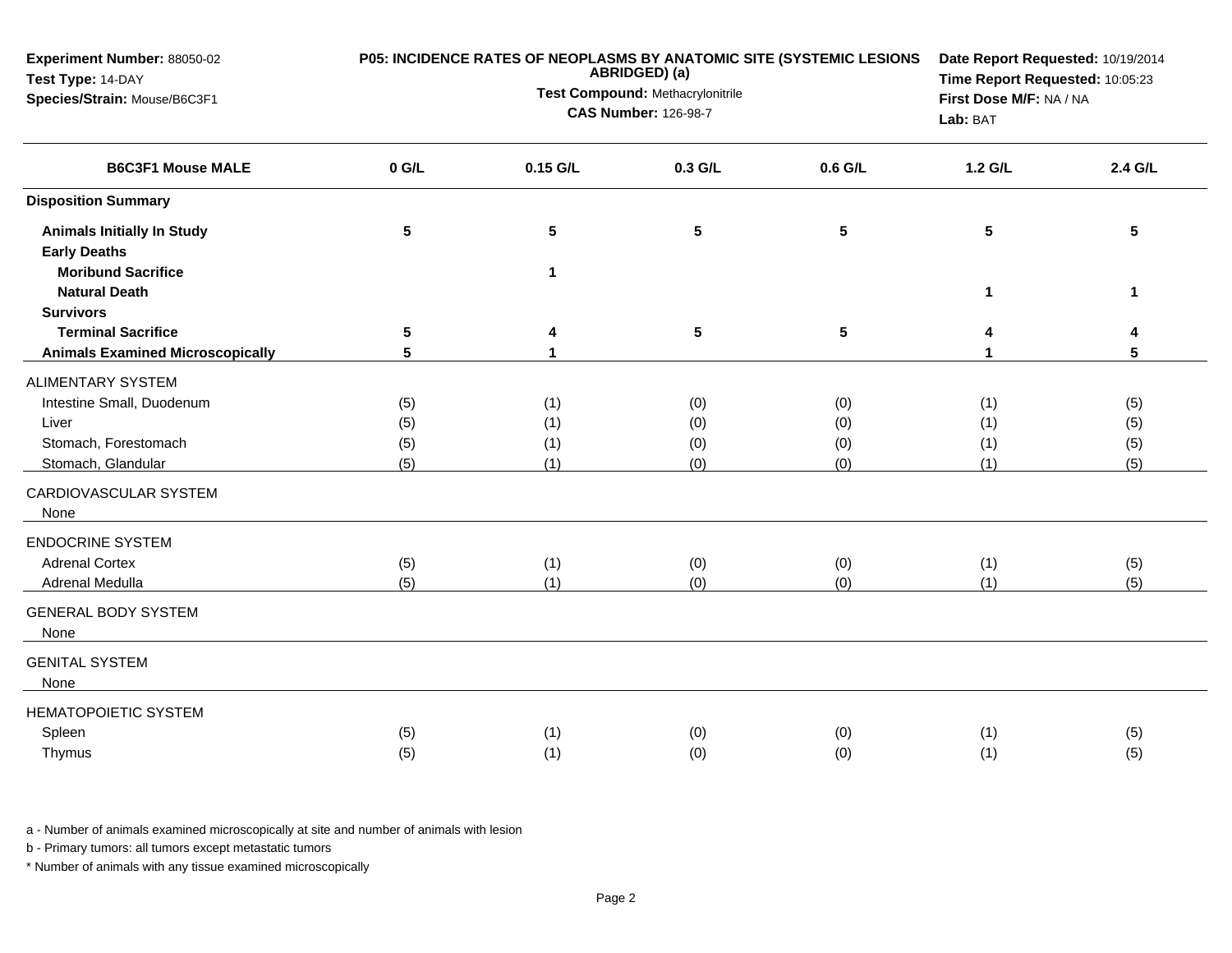| Experiment Number: 88050-02<br>Test Type: 14-DAY<br>Species/Strain: Mouse/B6C3F1 | P05: INCIDENCE RATES OF NEOPLASMS BY ANATOMIC SITE (SYSTEMIC LESIONS | Date Report Requested: 10/19/2014<br>Time Report Requested: 10:05:23<br>First Dose M/F: NA / NA<br>Lab: BAT |           |           |           |         |
|----------------------------------------------------------------------------------|----------------------------------------------------------------------|-------------------------------------------------------------------------------------------------------------|-----------|-----------|-----------|---------|
| <b>B6C3F1 Mouse MALE</b>                                                         | $0$ G/L                                                              | 0.15 G/L                                                                                                    | $0.3$ G/L | $0.6$ G/L | $1.2$ G/L | 2.4 G/L |
| <b>INTEGUMENTARY SYSTEM</b><br>None                                              |                                                                      |                                                                                                             |           |           |           |         |
| MUSCULOSKELETAL SYSTEM<br>None                                                   |                                                                      |                                                                                                             |           |           |           |         |
| NERVOUS SYSTEM                                                                   |                                                                      |                                                                                                             |           |           |           |         |
| Brain                                                                            | (5)                                                                  | (1)                                                                                                         | (0)       | (0)       | (1)       | (5)     |
| Peripheral Nerve                                                                 | (5)                                                                  | (1)                                                                                                         | (0)       | (0)       | (1)       | (5)     |
| Spinal Cord                                                                      | (5)                                                                  | (1)                                                                                                         | (0)       | (0)       | (1)       | (5)     |
| <b>RESPIRATORY SYSTEM</b>                                                        |                                                                      |                                                                                                             |           |           |           |         |
| Lung                                                                             | (5)                                                                  | (1)                                                                                                         | (0)       | (0)       | (1)       | (5)     |
| SPECIAL SENSES SYSTEM<br>None                                                    |                                                                      |                                                                                                             |           |           |           |         |
| URINARY SYSTEM                                                                   |                                                                      |                                                                                                             |           |           |           |         |
| Kidney                                                                           | (5)                                                                  | (1)                                                                                                         | (0)       | (0)       | (1)       | (5)     |

b - Primary tumors: all tumors except metastatic tumors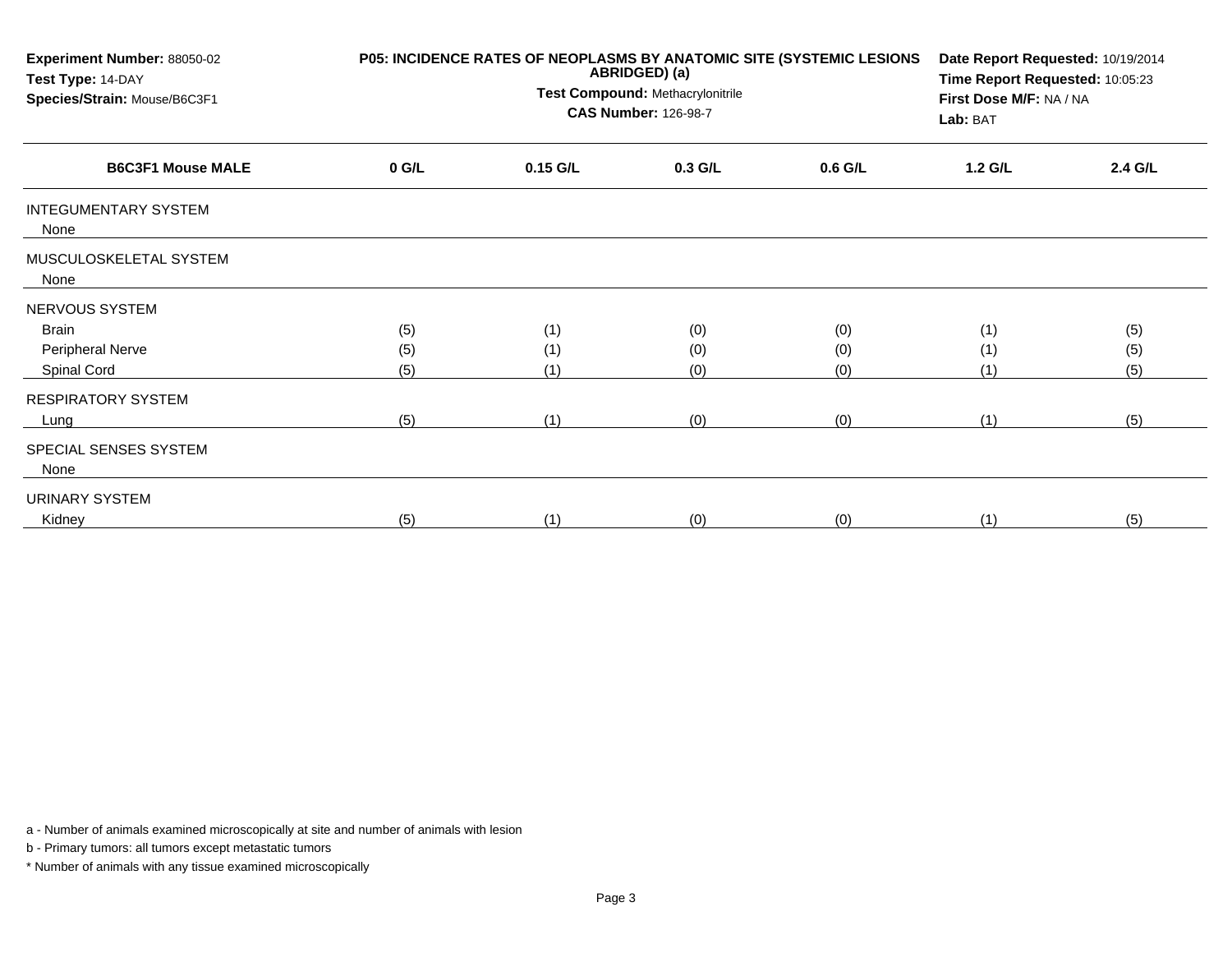| Experiment Number: 88050-02<br>Test Type: 14-DAY<br>Species/Strain: Mouse/B6C3F1    | P05: INCIDENCE RATES OF NEOPLASMS BY ANATOMIC SITE (SYSTEMIC LESIONS<br>ABRIDGED) (a)<br><b>Test Compound: Methacrylonitrile</b><br><b>CAS Number: 126-98-7</b> |            |           |           | Date Report Requested: 10/19/2014<br>Time Report Requested: 10:05:23<br>First Dose M/F: NA / NA<br>Lab: BAT |         |
|-------------------------------------------------------------------------------------|-----------------------------------------------------------------------------------------------------------------------------------------------------------------|------------|-----------|-----------|-------------------------------------------------------------------------------------------------------------|---------|
| <b>B6C3F1 Mouse MALE</b>                                                            | $0$ G/L                                                                                                                                                         | $0.15$ G/L | $0.3$ G/L | $0.6$ G/L | $1.2$ G/L                                                                                                   | 2.4 G/L |
| <b>Tumor Summary for MALE</b>                                                       |                                                                                                                                                                 |            |           |           |                                                                                                             |         |
| <b>Total Animals with Primary Neoplasms (b)</b><br><b>Total Primary Neoplasms</b>   |                                                                                                                                                                 |            |           |           |                                                                                                             |         |
| <b>Total Animals with Benign Neoplasms</b><br><b>Total Benign Neoplasms</b>         |                                                                                                                                                                 |            |           |           |                                                                                                             |         |
| <b>Total Animals with Malignant Neoplasms</b><br><b>Total Malignant Neoplasms</b>   |                                                                                                                                                                 |            |           |           |                                                                                                             |         |
| <b>Total Animals with Metastatic Neoplasms</b><br><b>Total Metastatic Neoplasms</b> |                                                                                                                                                                 |            |           |           |                                                                                                             |         |
| <b>Total Animals with Malignant Neoplasms</b><br><b>Uncertain Primary Site</b>      |                                                                                                                                                                 |            |           |           |                                                                                                             |         |
| Total Animals with Neoplasms Uncertain -<br><b>Benign or Malignant</b>              |                                                                                                                                                                 |            |           |           |                                                                                                             |         |
| <b>Total Uncertain Neoplasms</b>                                                    |                                                                                                                                                                 |            |           |           |                                                                                                             |         |

\*\*\*END OF MALE DATA\*\*\*

a - Number of animals examined microscopically at site and number of animals with lesion

b - Primary tumors: all tumors except metastatic tumors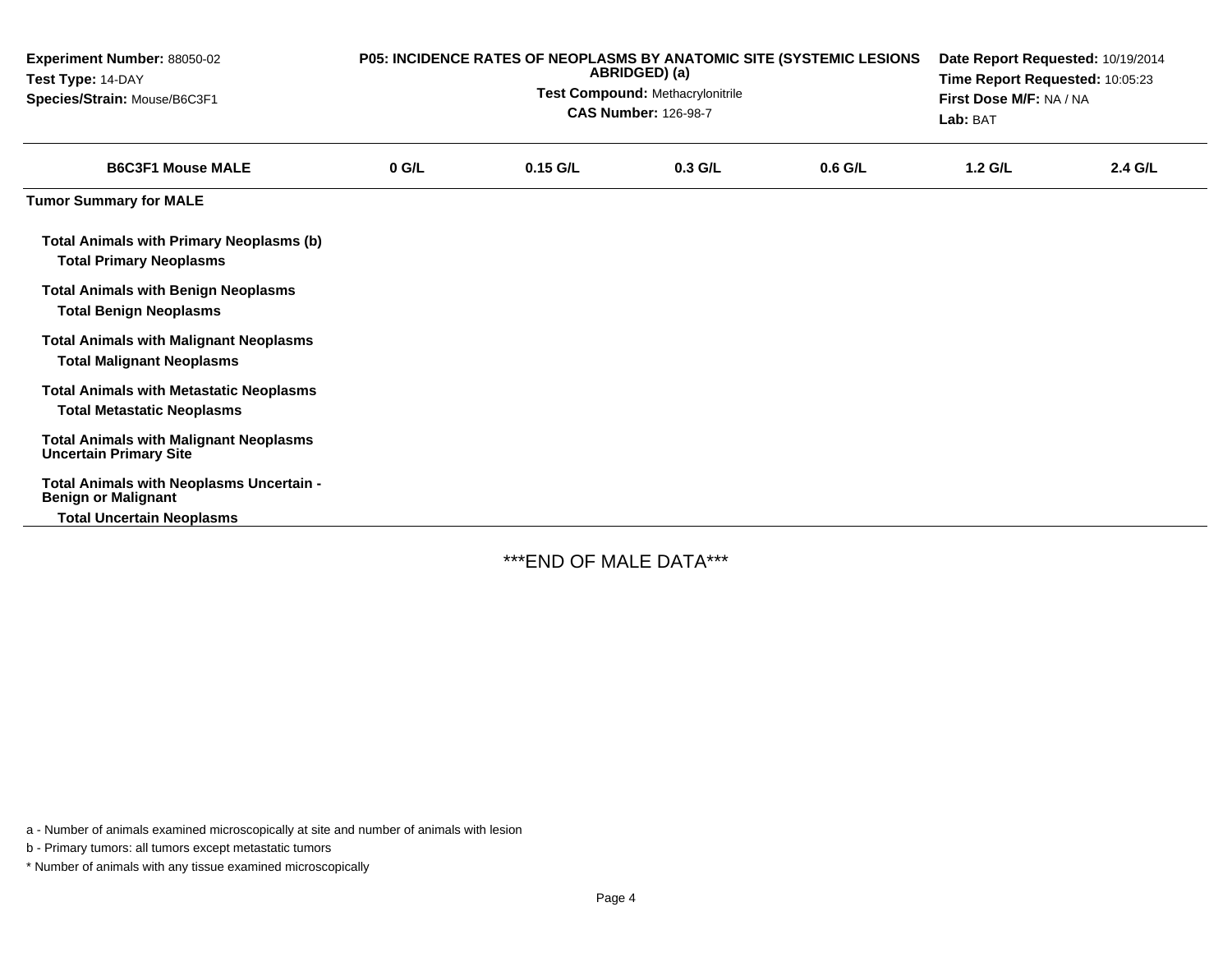| Experiment Number: 88050-02<br>Test Type: 14-DAY<br>Species/Strain: Mouse/B6C3F1 | P05: INCIDENCE RATES OF NEOPLASMS BY ANATOMIC SITE (SYSTEMIC LESIONS | Date Report Requested: 10/19/2014<br>Time Report Requested: 10:05:23<br>First Dose M/F: NA / NA<br>Lab: BAT |         |                 |         |         |
|----------------------------------------------------------------------------------|----------------------------------------------------------------------|-------------------------------------------------------------------------------------------------------------|---------|-----------------|---------|---------|
| <b>B6C3F1 Mouse FEMALE</b>                                                       | $0$ G/L                                                              | 0.15 G/L                                                                                                    | 0.3 G/L | 0.6 G/L         | 1.2 G/L | 2.4 G/L |
| <b>Disposition Summary</b>                                                       |                                                                      |                                                                                                             |         |                 |         |         |
| <b>Animals Initially In Study</b>                                                | $\sqrt{5}$                                                           | $5\phantom{.0}$                                                                                             | 5       | $5\phantom{.0}$ | 5       | 5       |
| <b>Early Deaths</b>                                                              |                                                                      |                                                                                                             |         |                 |         |         |
| <b>Natural Death</b>                                                             |                                                                      |                                                                                                             |         |                 | 5       | 4       |
| <b>Survivors</b><br><b>Terminal Sacrifice</b>                                    | 5                                                                    | $\sqrt{5}$                                                                                                  | 5       | $5\phantom{.0}$ |         | 1       |
| <b>Animals Examined Microscopically</b>                                          | 5                                                                    |                                                                                                             |         | 5               | 5       | 5       |
| <b>ALIMENTARY SYSTEM</b>                                                         |                                                                      |                                                                                                             |         |                 |         |         |
| Intestine Small, Duodenum                                                        | (5)                                                                  | (0)                                                                                                         | (0)     | (5)             | (5)     | (5)     |
| Liver                                                                            | (5)                                                                  | (0)                                                                                                         | (0)     | (5)             | (5)     | (5)     |
| Stomach, Forestomach                                                             | (5)                                                                  | (0)                                                                                                         | (0)     | (5)             | (5)     | (5)     |
| Stomach, Glandular                                                               | (5)                                                                  | (0)                                                                                                         | (0)     | (5)             | (5)     | (5)     |
| CARDIOVASCULAR SYSTEM<br>None                                                    |                                                                      |                                                                                                             |         |                 |         |         |
| <b>ENDOCRINE SYSTEM</b>                                                          |                                                                      |                                                                                                             |         |                 |         |         |
| <b>Adrenal Cortex</b>                                                            | (5)                                                                  | (0)                                                                                                         | (0)     | (5)             | (5)     | (5)     |
| Adrenal Medulla                                                                  | (5)                                                                  | (0)                                                                                                         | (0)     | (5)             | (5)     | (5)     |
| <b>GENERAL BODY SYSTEM</b><br>None                                               |                                                                      |                                                                                                             |         |                 |         |         |
| <b>GENITAL SYSTEM</b>                                                            |                                                                      |                                                                                                             |         |                 |         |         |
| None                                                                             |                                                                      |                                                                                                             |         |                 |         |         |
| <b>HEMATOPOIETIC SYSTEM</b>                                                      |                                                                      |                                                                                                             |         |                 |         |         |
| Spleen                                                                           | (5)                                                                  | (0)                                                                                                         | (0)     | (5)             | (5)     | (5)     |
| Thymus                                                                           | (5)                                                                  | (0)                                                                                                         | (0)     | (5)             | (5)     | (5)     |
| <b>INTEGUMENTARY SYSTEM</b>                                                      |                                                                      |                                                                                                             |         |                 |         |         |

b - Primary tumors: all tumors except metastatic tumors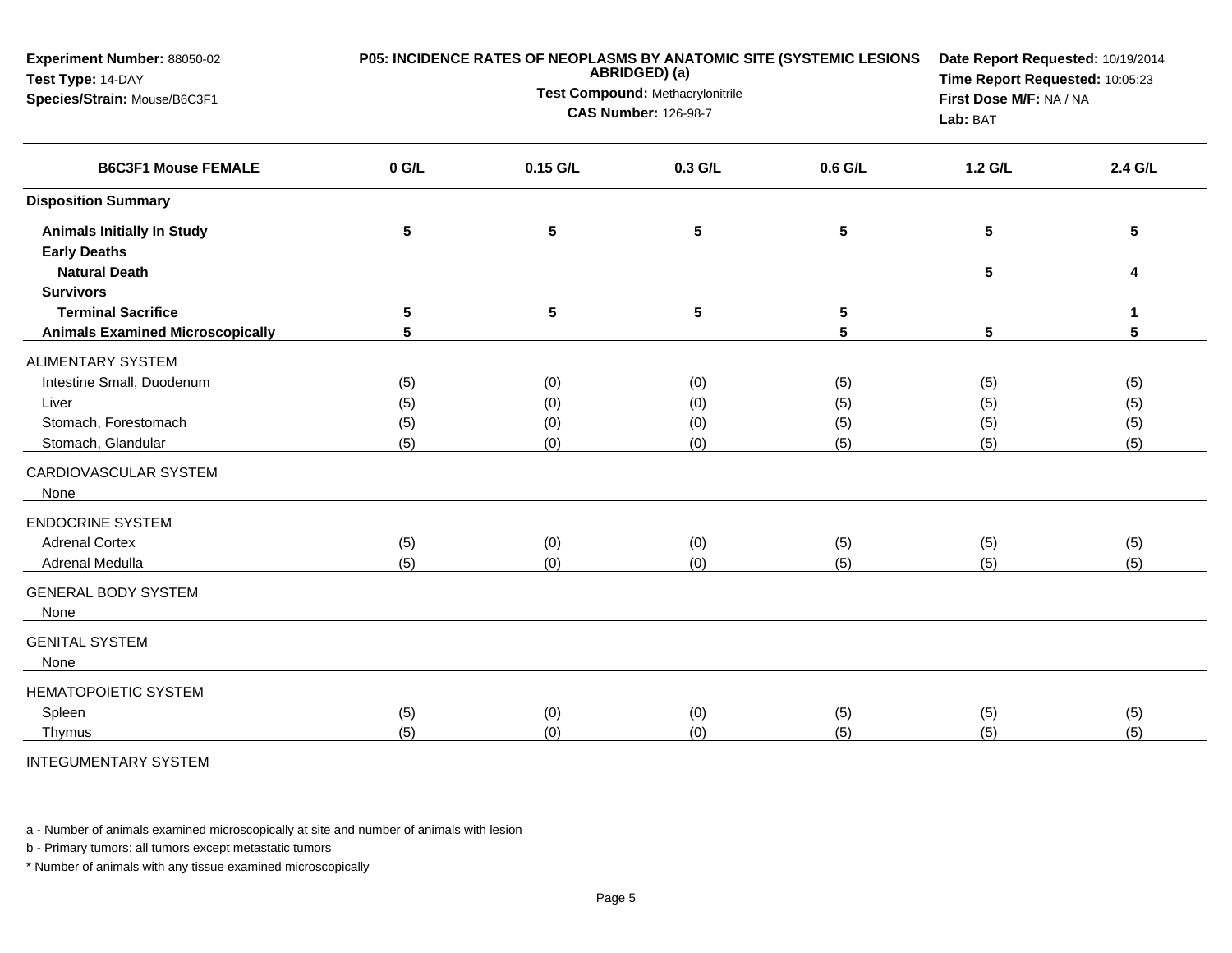| Experiment Number: 88050-02<br>Test Type: 14-DAY<br>Species/Strain: Mouse/B6C3F1 |         | P05: INCIDENCE RATES OF NEOPLASMS BY ANATOMIC SITE (SYSTEMIC LESIONS<br>ABRIDGED) (a)<br>Test Compound: Methacrylonitrile<br><b>CAS Number: 126-98-7</b> | Date Report Requested: 10/19/2014<br>Time Report Requested: 10:05:23<br>First Dose M/F: NA / NA<br>Lab: BAT |           |         |         |
|----------------------------------------------------------------------------------|---------|----------------------------------------------------------------------------------------------------------------------------------------------------------|-------------------------------------------------------------------------------------------------------------|-----------|---------|---------|
| <b>B6C3F1 Mouse FEMALE</b>                                                       | $0$ G/L | $0.15$ G/L                                                                                                                                               | $0.3$ G/L                                                                                                   | $0.6$ G/L | 1.2 G/L | 2.4 G/L |
| None                                                                             |         |                                                                                                                                                          |                                                                                                             |           |         |         |
| MUSCULOSKELETAL SYSTEM<br>None                                                   |         |                                                                                                                                                          |                                                                                                             |           |         |         |
| NERVOUS SYSTEM                                                                   |         |                                                                                                                                                          |                                                                                                             |           |         |         |
| Brain                                                                            | (5)     | (0)                                                                                                                                                      | (0)                                                                                                         | (5)       | (5)     | (5)     |
| Peripheral Nerve                                                                 | (5)     | (0)                                                                                                                                                      | (0)                                                                                                         | (5)       | (5)     | (5)     |
| Spinal Cord                                                                      | (5)     | (0)                                                                                                                                                      | (0)                                                                                                         | (5)       | (5)     | (5)     |
| <b>RESPIRATORY SYSTEM</b>                                                        |         |                                                                                                                                                          |                                                                                                             |           |         |         |
| Lung                                                                             | (4)     | (0)                                                                                                                                                      | (0)                                                                                                         | (5)       | (5)     | (5)     |
| SPECIAL SENSES SYSTEM<br>None                                                    |         |                                                                                                                                                          |                                                                                                             |           |         |         |
| URINARY SYSTEM                                                                   |         |                                                                                                                                                          |                                                                                                             |           |         |         |
| Kidney                                                                           | (5)     | (0)                                                                                                                                                      | (0)                                                                                                         | (5)       | (5)     | (5)     |

b - Primary tumors: all tumors except metastatic tumors